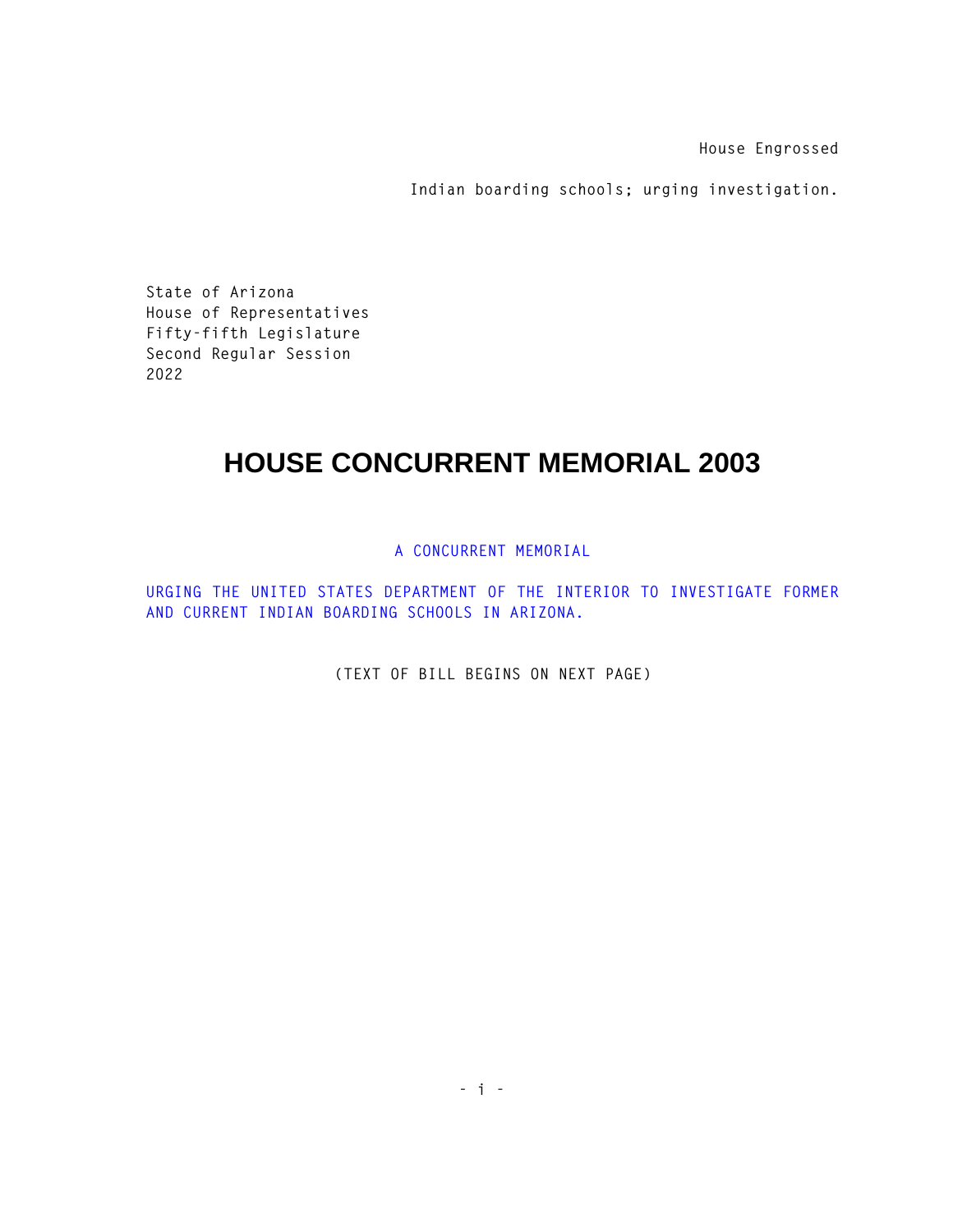**1 To the Secretary of the United States Department of the Interior: 2 Your memorialist respectfully represents:** 

**3 Whereas, beginning with the Indian Civilization Act of 1819, the 4 United States enacted laws and implemented policies establishing and 5 supporting Indian boarding schools across the nation; and** 

**6 Whereas, the express purpose of these laws and policies was to 7 implement cultural genocide by removing and reprogramming American Indian 8 and Alaska Native children to accomplish the systematic destruction of 9 native cultures and communities; and** 

**10 Whereas, between 1869 and the 1960s, hundreds of thousands of Native 11 American children were removed from their homes and families and placed in 12 boarding schools operated by the federal government and churches; and** 

**13 Whereas, Native American children who were forcibly removed from 14 their homes, families and communities during this time were taken to 15 schools far away where they were punished for speaking their native 16 language, banned from acting in any way that might be seen to represent 17 traditional or cultural practices, and stripped of traditional clothing, 18 hair and personal belongings and behaviors reflective of their native 19 cultures; and** 

**20 Whereas, Native American children suffered physical, sexual, 21 cultural and spiritual abuse and neglect and experienced treatment that in 22 many cases constituted torture and child abuse for speaking their native 23 languages; and** 

**24 Whereas, many children never returned home from Indian boarding 25 schools and their fates have yet to be accounted for by the United States 26 government; and** 

**27 Whereas, in the wake of the discovery of thousands of unmarked 28 graves at boarding schools in the United States and Canada, United States 29 Secretary of the Interior Deb Haaland ordered a comprehensive review of 30 the troubled legacy of federal boarding school policies; and** 

**31 Whereas, according to the National Native American Boarding School 32 Healing Coalition, most boarding schools were closed in the 1980s and 33 early 1990s, but dozens remain open, with 15 still boarding students as of 34 2020; and** 

**35 Whereas, Arizona had the second highest number of Indian boarding 36 schools of any state in the nation, with 51 of the total 367 Indian 37 boarding schools in the United States.** 

**38 Wherefore your memorialist, the House of Representatives of the State of 39 Arizona, the Senate concurring, prays:**

**40 1. That the United States Department of the Interior investigate 41 all 51 of the former and current Indian boarding schools located in 42 Arizona.**